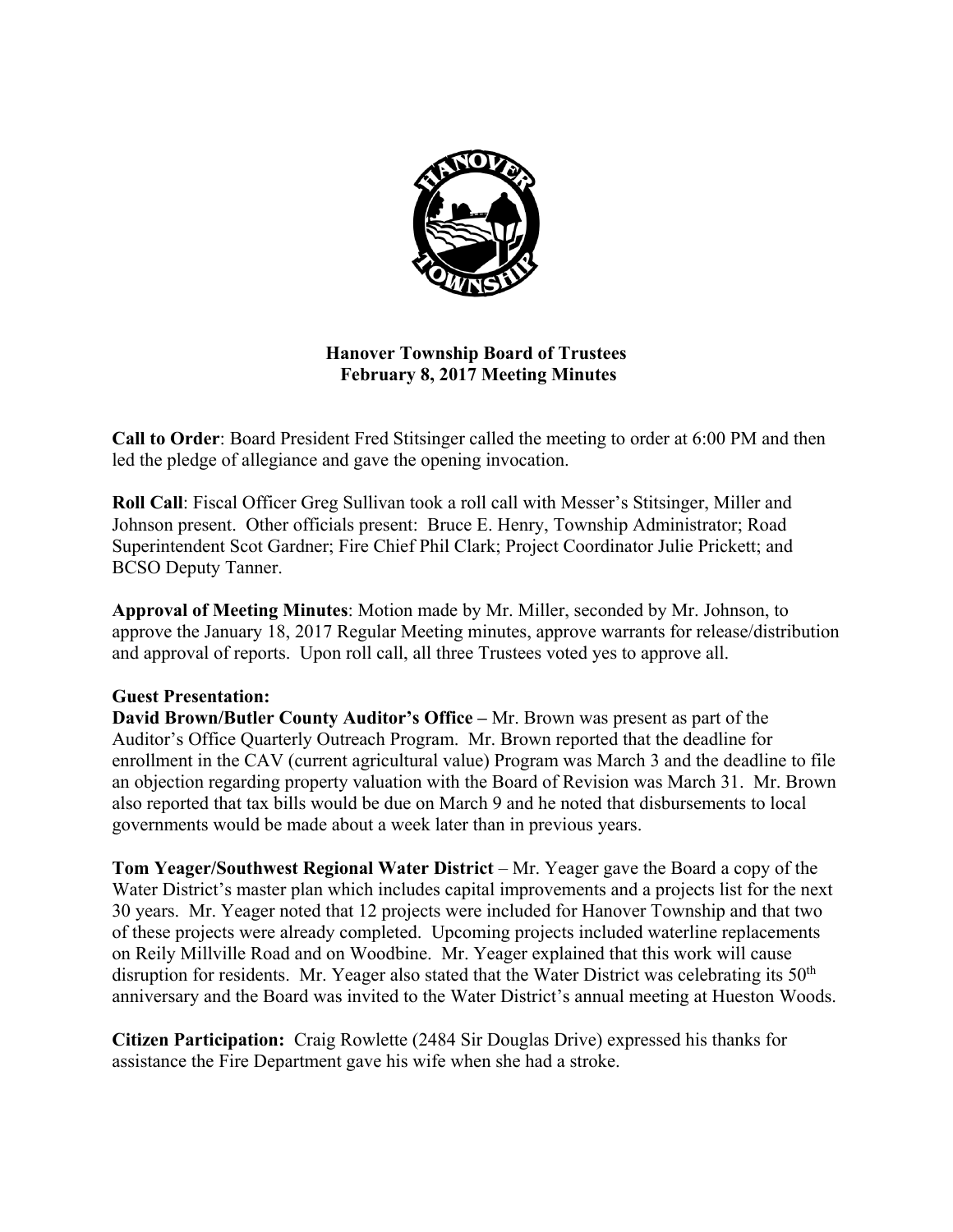# **Administration Reports**

*Law Enforcement*: Deputy Tanner gave the following report for the month of January 2017:

# **Butler County Sheriff's Office District #6 Hanover Township Contract Cars Monthly Report for January 2017**

| <b>Month Totals*</b><br><b>Activity Area</b> | YTD            |
|----------------------------------------------|----------------|
|                                              |                |
| Dispatched Calls: 180                        | 180            |
| Felony Reports: 04<br>$\bullet$              | 4              |
| Misdemeanor Reports: 09<br>$\bullet$         | 9              |
| Non-Injury Crash: 05<br>$\bullet$            | 5              |
| Injury Crash: 06<br>$\bullet$                | 6              |
|                                              | .24            |
| Assists/Back Up: 20                          | 20             |
| Felony Arrests: 00<br>$\bullet$              | 20             |
| Misdemeanor Arrests: 04                      | 04             |
| <b>OMVI</b> Arrests: 00                      | 00             |
|                                              | .04            |
| Traffic Stops: 16                            | 16             |
| Moving Citations:24<br>$\bullet$             | 24             |
| <b>Warning Citations: 03</b><br>$\bullet$    | $\overline{3}$ |
| FIR Cards: 0<br>$\bullet$                    | 00             |
| Civil Papers Served: 0                       | 00             |
| <b>Business Alarms: 2</b>                    | 02             |
| Residential Alarms: 06                       | 06             |
| Special Details: 10                          | 10             |
| COPS Times: $5,000$ ( <i>Min.</i> )          | 5,000          |
| Vacation Checks: 20                          | 20             |

\*\*\*\*\*\*\*\*\*\*\*\*\*\*\*\*\*\*\*\*\*\*\*\*\*\*\*\*\*\*\*\*\*\*\*\*\*\*\*\*\*\*\*\*\*\*\*\*\*\*\*\*\*\*\*\*\*\*\*\*\*\*\*\*\*\*\*\*\*\*\*\*\* Reporting: Deputy Tanner and Deputy Mayer/by BEH.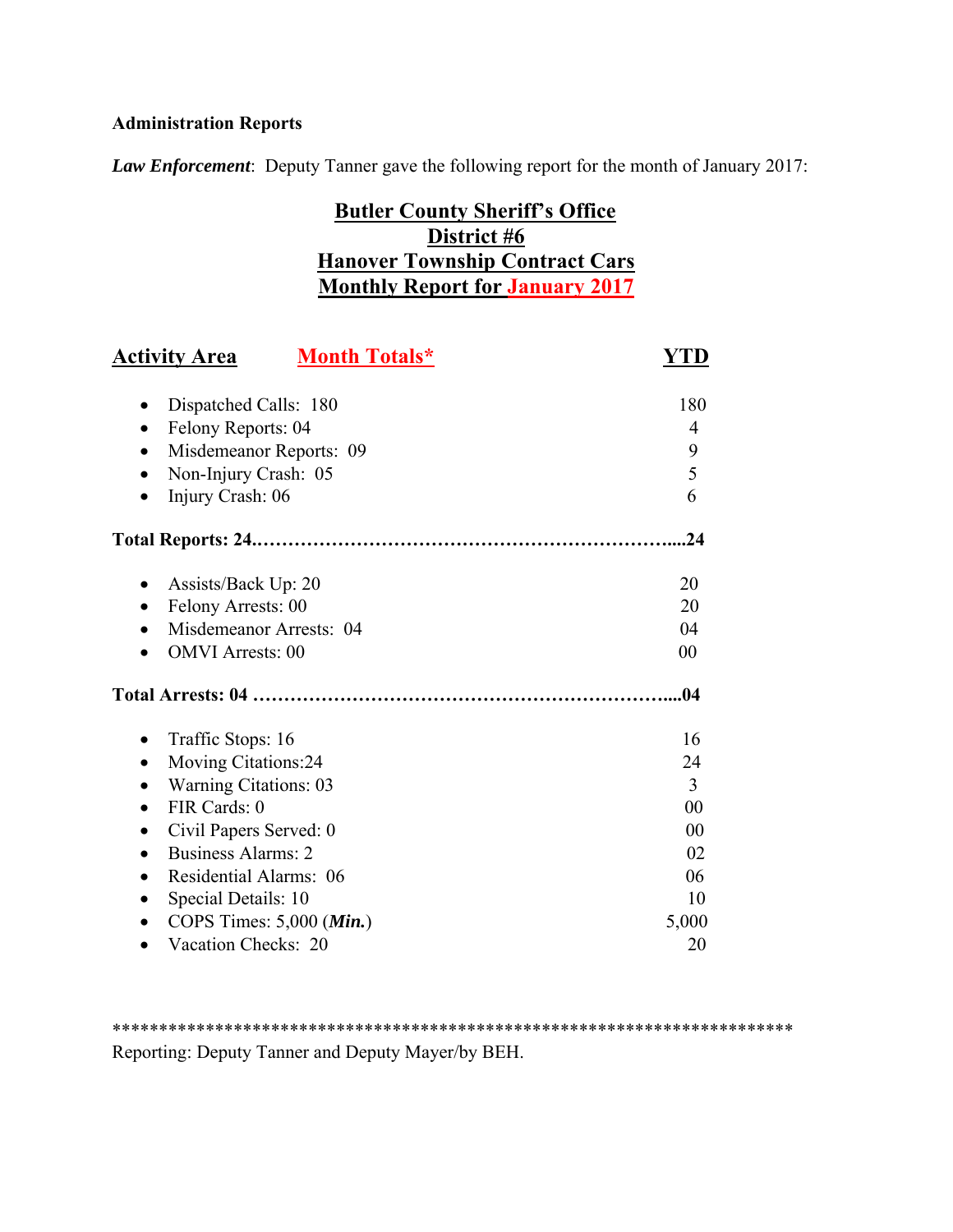*Fire/EMS*: Chief Clark presented the following report for the month of January 2017.

## **Hanover Township Fire Department Monthly Report for January - Phil Clark Fire Chief (Presented in February 2017)**

Run and detail activity for the Fire and EMS operations are reflected in the following numbers:

| $\bullet$ | <b>Emergency Medical Operations/Squad Runs:</b> | 58 |
|-----------|-------------------------------------------------|----|
| $\bullet$ | Motor Vehicle Accidents:                        | 07 |
| $\bullet$ | Fire Runs:                                      | 07 |
| $\bullet$ | Fire Inspections:                               | 01 |
| $\bullet$ | <b>Knox Box Details</b>                         | 00 |
|           | Dther:                                          | 00 |

Total for the month**: 73 Runs/Operations** 

## **Total Year 2017: 73 Runs/Operations**

 (January 2016: 47 Runs/Operations) --------------------------------------------------**Total for 2016** 705 **Total for 2015 733 Total for 2014 809** *5 year average: 738* **Total for 2013 750** *11 Year Average: 702* **Total for 2012 693 Total for 2011** 719 **Total for 2010** 748 **Total for 2009** 676 **Total for 2008: 669 Total for 2007:** 717 **Total for 2006: 505** 

 **(72 Fire/EMS Runs)**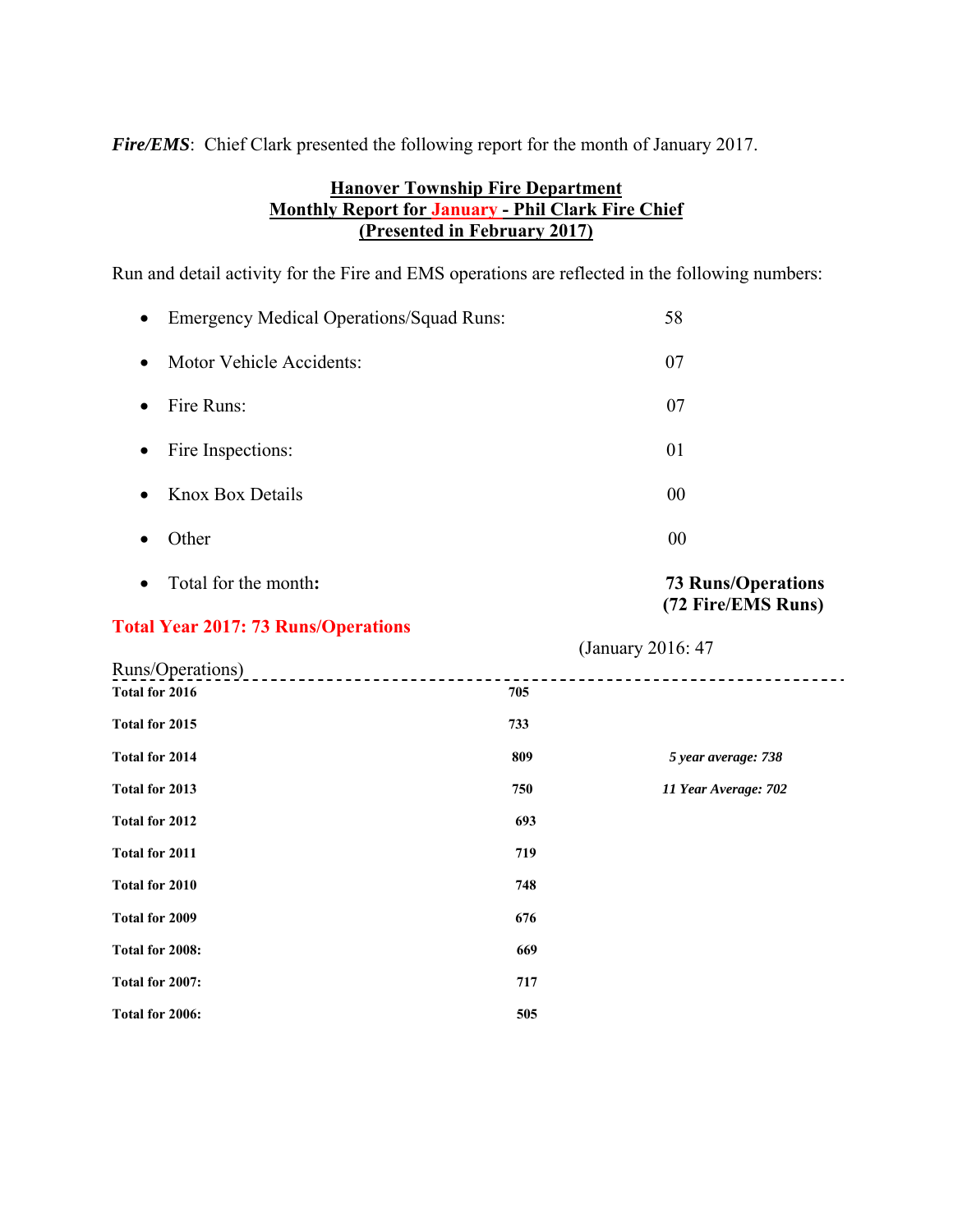*Road/Cemetery*: Road Superintendent Scot Gardner presented the following report for the month of January 2017:

#### **SUPERINTENDENT'S REPORTS (February 8, 2017)**

**Millville Cemetery Operations** Report January 1 through January 31, 2017

| 6 Graves sold to Township residents $(a)$ \$610)----------\$   | \$3,660.00  |
|----------------------------------------------------------------|-------------|
|                                                                | \$2,685.00  |
|                                                                | 0.00        |
|                                                                | \$4,600.00  |
|                                                                | 0.00        |
|                                                                | 0.00        |
| Foundation and Marker installation fees----------------------- | 0.00        |
|                                                                | 0.00        |
|                                                                | \$10,945.00 |

#### **Other Cemetery activities:**

- 1. Fixed graves as part of the regular maintenance
- 2. Cleaned the office and garage areas
- 3. Fixed/repaired several sink holes
- 4. Worked on Trees/ removal of limbs and stumps

\*\*\*\*\*\*\*\*\*\*\*\*\*\*\*\*\*\*\*\*\*\*\*\*\*\*\*\*\*\*\*\*\*\*\*\*\*\*\*\*\*\*\*\*\*\*\*\*\*\*\*\*\*\*\*\*\*\*\*\*\*\*\*\*\*\*\*\*\*\*\*\*\*\*\*\*\*\*\*\*\*\*\*

#### **Road, Streets and Park (Scot Gardner)**

- 1. Cleaned carpet at the Community Center.
- 2. Replaced a stop sign and posts ran over by a car on Gardner Road.
- 3. Performed a road inspection and picked up tree limbs after January 11 windstorm.
- 4. Performed ice and snow control on January 5, 11, 27 and 29.
- 5. Cleaned trucks and snow equipment after snow events.
- 6. Picked up flowers blown around the Cemetery after the wind storm.
- 7. Cut four tree trunks from the Cemetery.
- 8. Cut down a large ash tree and removed the debris at the Cemetery.
- 9. Removed a large ash tree from the corner of Columbus Drive and Martha Lane.
- 10. Repaired the edge of the road on Santa Maria and Ross Hanover roads.
- 11. Repaired potholes on Salman off Stillwell.
- 12. Replaced a photocell in a flood light on the front of the firehouse.
- 13. Pressure washed the salt off the front garage doors at the firehouse.
- 14. Picked up downed tree limbs on Taylor School and Four Mile Roads.
- 15. We're in the process of installing road signs and posts obtained with grant funds.
- 16. Performed monthly truck, Park and storm water inspections.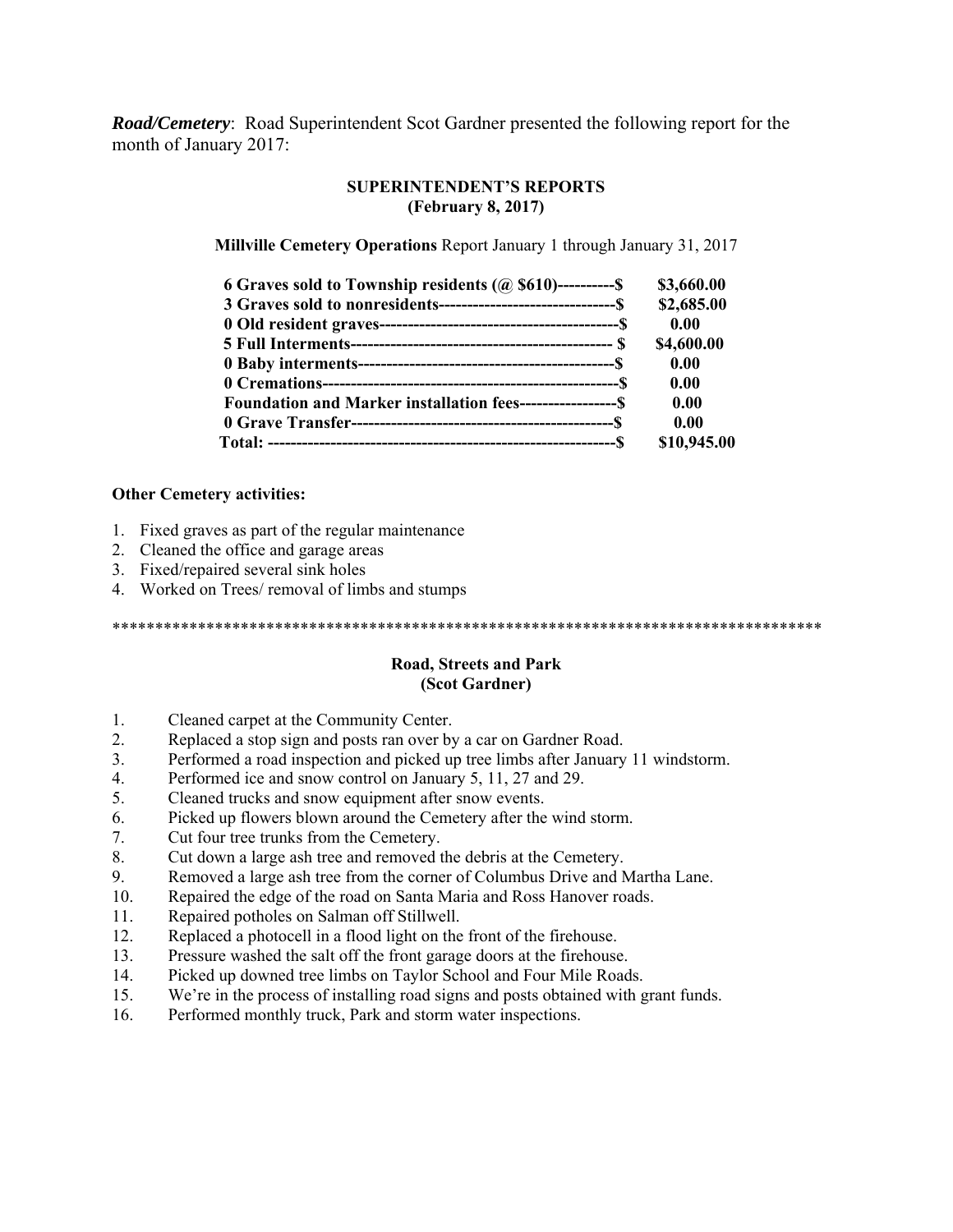## *Administrator's Report (Financials and Personnel Issues)*

Mr. Henry presented the following report to the Board:

#### **Administrator January Summary Report (February 2017)**

- **Fire/EMS Run Data:** Dispatch Log information for January 2017. Prepared summary overview of data.
- **Fire Department:** Prepared information for Fire Department Officer's Meetings. Made presentations on January 20th and February1st.
- **Personnel**: Updated Township Employment Application Form and New Hire Packets. New overall personnel policy book going through final review and legal considerations.
- **Website**: Updated information on the Township Website. Listed schedule of meetings and events.
- **OTA Conference January 2017:** Prepared OTA packets and tax forms for Township Officials attending the OTA Conference January 25th through January 27th. Attended classes and prepared a notebook of relevant information.
- **Facility Rentals**: Updated all contract forms; set up new scheduling books;
- **Nuisance Properties:** Contacted the Community Development Department seeking follow up on grant request to tear down burned out structure at Jesse Drive SR 177. Discussed funding with Desmond Maaytah.
- **Board, Financial Reports and Payroll Reports**: Obtained data from the Fiscal Officer and prepared Township funds analysis for the monthly Board meeting. Prepared Trustee packets. Prepared numerous contracts and permits for facility rentals. Worked with Ms. Prickett on payroll issues and time sheets for staff.
- **Electric Aggregation:** Prepared and filed documentation for PUCO approval for Hanover Township to become an electric aggregator. Sent energy source contract to the Prosecutor for review.
- **Federal & State Reports**: Prepared several reports for the U.S. Government and State of Ohio regarding employment statistics, payroll data, insurances, and schedules.
- **Aetna:** Completed Aetna Insurance Audit and employment data required for compliance with Affordable Care Act.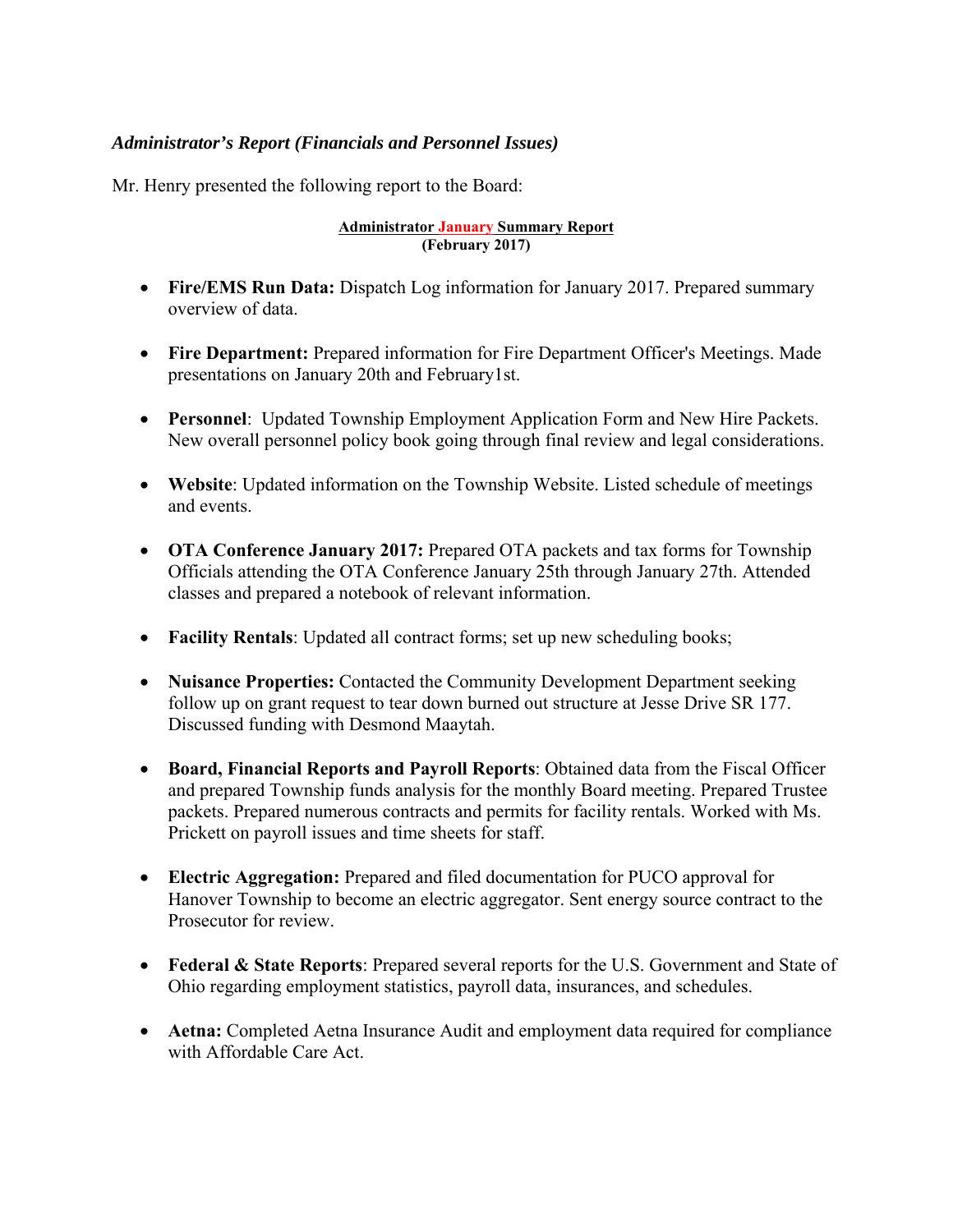## **Personnel Actions and Other Items of Note**

#### *Appointment of new personnel and Personnel actions:*

#### *Fire Department:*

*Two Fire Officers meetings have been held since the new year started. Committees have been formed to address SOPs, hiring and other operational planning issues.* 

*Resigned: Jacob Colvin resigned his position effective February 2, 2017 due to family and* personal concerns.

*Road Department and Cemetery: Job interviews with PT personnel will be held February to hire a full time position.*

## *Other General Actions Non Personnel Related: (Still in Progress)*

**Studying ways to secure records** properly and find space as the Township storage is limited at this time. Also still have to finish new formatting of approved Records Retention Schedule to be presented to the state.

**Capital Planning:** As reviewed with the Board, working on guidelines for preparation of a 5 year Capital Plan for the Township. Five major requests by department have been submitted. A special meeting is needed to review the list and make decisions in light of budgetary constraints during the last quarter of 2016 or first quarter of 2017.

**For the Road Department**: Examining Mater Lease Purchase agreements and rates to possibly purchase replacement truck or tractor.

#### **Of Note- Budget Information for January 31, 2017**

**Cash Balance as of January 31, 2017: \$888,346.09** 

**1) Total Expenditures all funds for January 2017**: \$192,618.93 / **Revenue:** \$33,968.51

**2) Total General Fund cash on hand January 2017: \$**195,024.27 (21.95%) of Total funds

**3) Total Fire/EMS Fund cash on hand January 2017**: \$222,259.23 (21.23%) of Total funds

**4)** *Monthly Revenue and Expenditure Reports by fund are attached to this report.*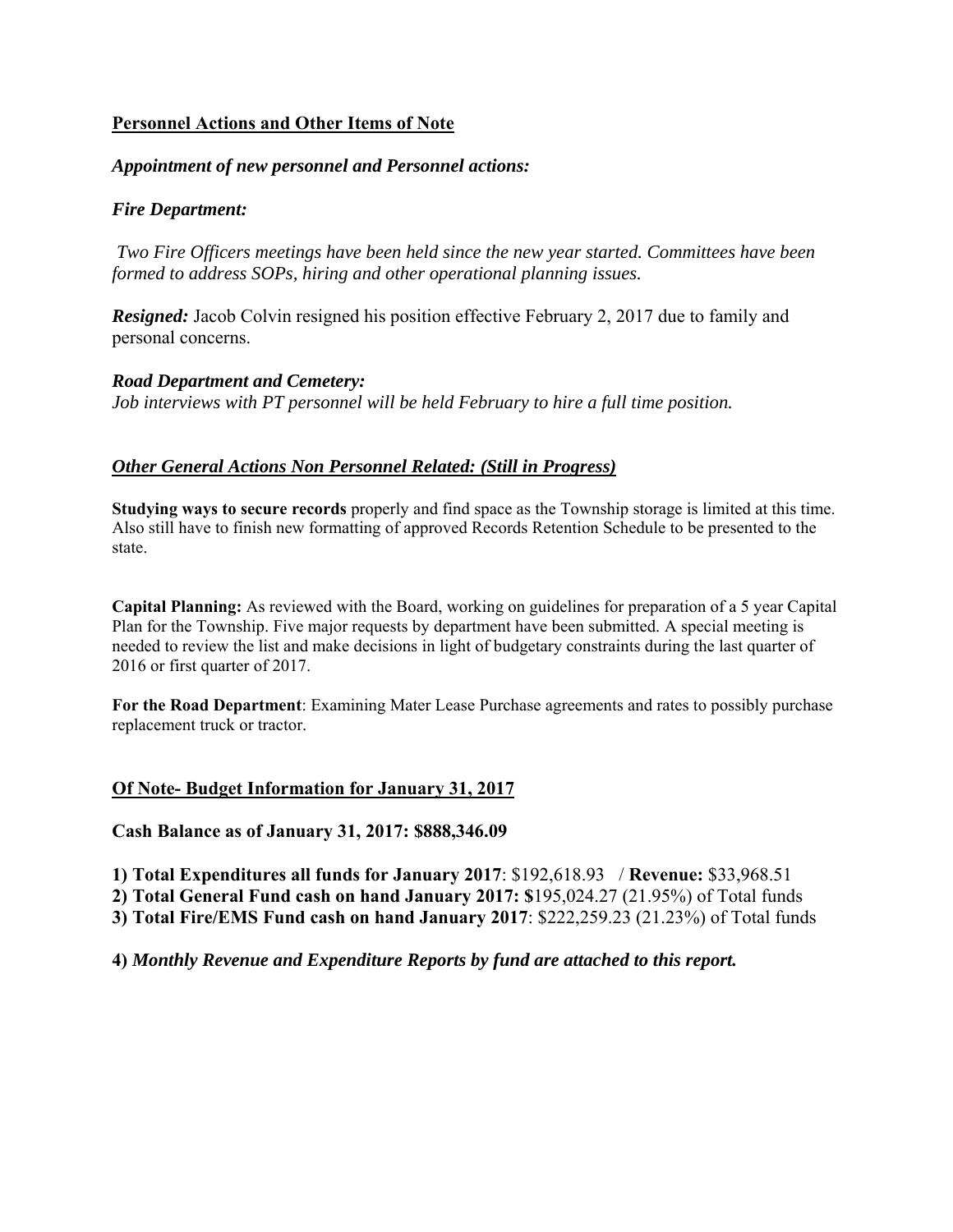#### *History of Cash Balances*

Jan-Cash Balance: \$1,380,611.21 Jan: \$1,148,374.71 Feb-Cash Balance: \$ 1,331,175.05 Feb: \$1,158,413.75 Mar-Cash Balance: \$1,259,054.92 April-Cash Balance: \$1,546,929.78 Apr: \$1,458,584.04 May-Cash Balance: \$1,524,373.14 May: \$1,477,662.73 June-Cash Balance: \$1,506,977.71 June July-Cash Balance: \$1,517,738.15 Aug-Cash Balance: \$1,286,101.15 Sept-Cash Balance: \$1,533,842.91 S Oct- Cash Balance: \$1,444,676.89 Nov- Cash Balance: \$1,384,569.72 **Dec-Cash Balance: \$1,324,682.90** 

#### **Fiscal Year 2016** Fiscal Year 2017

 **Jan- Cash Balance: \$1,086,880.70 Jan: \$888,346.09 Feb- Cash Balance: \$ 975,051.11 Mar- Cash Balance: \$ 929,271.02 Apr- Cash Balance: \$1,259,751.18 May- Cash Balance: \$1,256,517.69 June- Cash Balance: \$1,231,659.27 July- Cash Balance: \$1,136,203.94 Aug- Cash Balance: \$1,088,071.02 Sept- Cash Balance: \$1,231,337.97 Oct- Cash Balance: \$1,199,176.98 Nov- Cash Balance: \$1,083,268.01 Dec- Cash Balance: \$1,046,996.51** 

#### **Fiscal Year 2014 Fiscal Year 2015**

| an:         | \$1,148,374.71 |
|-------------|----------------|
| eb:         | \$1,158,413.75 |
| Лаr:        | \$1,551,667.37 |
| \pr:        | \$1,458,584.04 |
| Лау:        | \$1,477,662.73 |
| une:        | \$1,393,267.44 |
| uly:        | \$1,332,264.37 |
| Aug:        | \$1,125,949.35 |
| Sept:       | \$1,449,880.79 |
| )ct:        | \$1,362,945.99 |
| Nov:        | \$1,194,472.00 |
| <b>Dec:</b> | \$1,093,559.61 |

**General Notes: The Fiscal Officer and Administrator are very concerned about the ongoing significant negative impact of property devaluations and state cuts have had on the budget/revenues as discussed in previous Board briefings and reports. Plans are underway to make any necessary adjustments for fire operations until levy revenues are received the first half of 2017. Other areas such as road related issues and General Fund problems continue to exist and will need attention as previously discussed. The Tax Budget filed in July 2016 had some significant reductions. Tax revenue is not rebounding and consideration of an operating levy or other related levy in 2017 is critical to the Township well being.** 

**January 2017: Although expenses were held to essential items in 2016 and the total expenditures for 2016 were below 2015 expenditures showing a reduction of \$52,554.69, the General Fund revenues continue to shrink. The Township cannot continue to provide existing service levels through the General Fund as revenues continue to decrease.** 

Mr. Henry also distributed revenue and expenditure reports. Mr. Henry noted that the cash balance for January was the lowest it had been for quite some time. Mr. Henry also expressed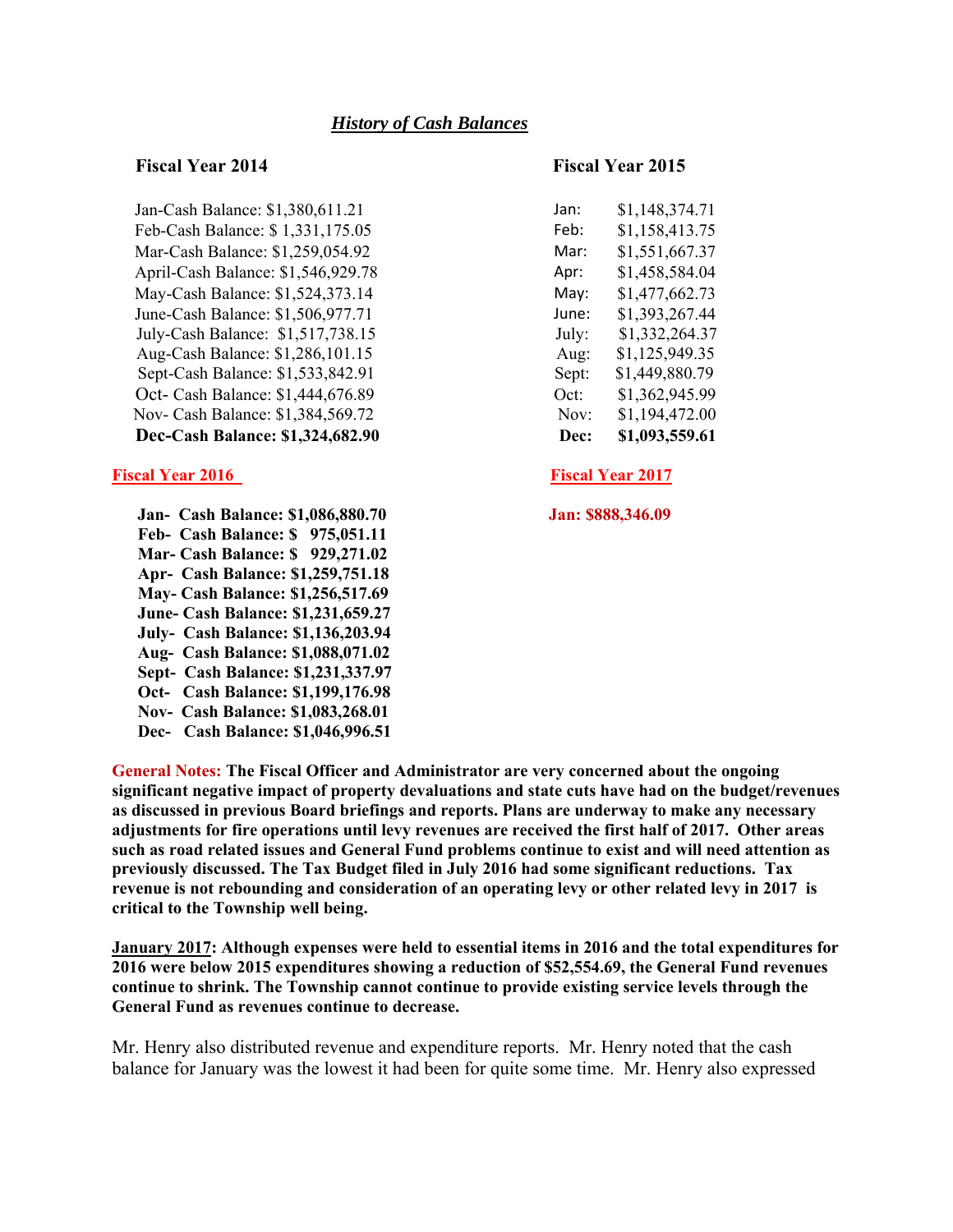his continued concern regarding the general fund balance and the lack of rebound in property values.

## *Old Business*

*January 2017 Fire/EMS Run Data Summary:* Mr. Henry provided the run data summary for the month of January and noted the average response time was 7.7 minutes, which is the best monthly average run time to date. The busiest day was Sunday and first shift was the busiest shift. Mr. Henry also noted that the new staffing schedule was implemented in January.

*Summary – Officers' Meetings and Operational Update:* Mr. Henry reported that meetings were held January 17 and February 1. Agendas for these meetings were included in the Trustees' meeting packets. Mr. Henry stated that, as a result of switching to the new schedule, the Fire Department payroll costs doubled in the month of January. Mr. Henry noted that plans had not been made for this additional expense as the new schedule was originally to have been implemented in April.

*Electric Aggregation Update/PUCO Certificate:* Mr. Henry referred the Trustees to a copy of the PUCO certificate which was included in their meeting packets. Mr. Henry explained that Dynergy was in the process of negotiating with an electric supplier for aggregate rates. Mr. Henry also reported that he had forwarded a list of Duke Energy customers to Dynergy so that an information letter regarding aggregate rates and cost savings could be sent to these residents.

*Other Old Business:* Chief Clark gave a report from the Fire Department Officers' meeting regarding hiring procedures for new part time staff and requested that the Board approve the procedures. Mr. Henry noted that the Board had already authorized the Chief to proceed with the hiring procedures so there was no need for any additional Board approval. Mr. Henry also noted that several of the screening steps in the hiring process must occur after the job offer is extended to a candidate. Mr. Henry also noted that the cost of a pulmonary function test had not been factored into the budget for the hiring process and suggested that a recent doctor's statement of health might suffice as an acceptable alternative.

## *New Business:*

*Resolution No. 18-17 – Authorizing Filing of BECR Grant Applications (Feb. 28):* Mr. Henry noted that the Township is permitted to submit two proposals for grant money and that the filing deadline for the grant application is February 28. After some discussion, Mr. Johnson made a **motion** to adopt Resolution No. 18-17, which was seconded by Mr. Miller. Upon roll call, all three Trustees voted yes.

#### **Resolution No. 18-17**

#### **Authorizing the Filing of February 2017 Applications for the Butler Rural Community Connections Grant Program**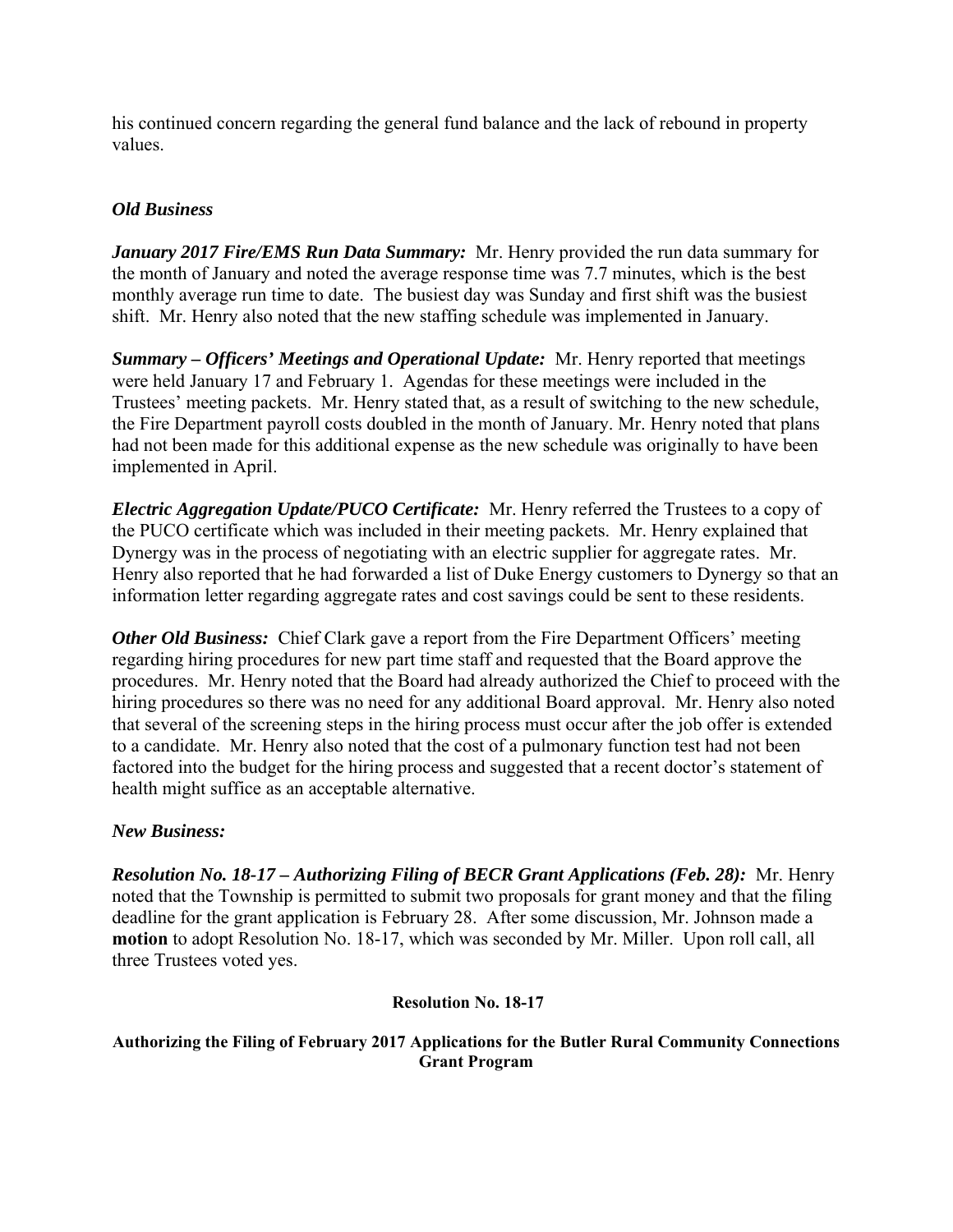Whereas, the Board of Trustees has reviewed the requirements for the February 2017 Community Connections Grant program sponsored by the Butler Rural Electric Cooperative; and,

Whereas, the Township has a Hanover Township Memorial Park Master Plan for continuing the development of the Hanover Township Memorial Park and Strategic Planning Objectives including but not limited to use of the Community Center and Fire Station; and,

Whereas, reduction in revenues resulting from property devaluations and funding cuts from the State of Ohio have reduced the ability of the Township to fund a number of projects and equipment such as those referenced herein; and,

Whereas, the Board of Trustees rates basic services such as those items that relate to serving the emergency needs of the public as a high priority and recognize the need for the continued development of the Hanover Township Memorial Park, Community Center and programming that serves the overall best interests of Township residents; and,

Whereas, the projects submitted for Community Connections Funding have no assigned funding source but the Township will continue to focus on key priorities,

#### **Be it resolved by the Board of Trustees of Hanover Township, Ohio**

**Section I**. That Board authorizes up to two applications to be submitted at the Administrator's discretion to the Butler Rural Cooperative Community Connections Program by the end of February 2015 as reflected in the attachment labeled: Attachment to Resolution No. 18-17 Grant Projects.

**Section II**. That the Township Administrator is hereby authorized to complete the necessary documents and sign the appropriate forms to submit one or both applications referenced herein.

**Section III**. That the Board of Trustees acted upon this matter in an open public meeting on February 8, 2017 with all three Trustees voting in favor of Resolution No. 18-17.

| <b>Board of Trustees</b> | Vote | <b>Attest and Authentication:</b> |
|--------------------------|------|-----------------------------------|
| Fred J. Stitsinger       |      | Gregory L. Sullivan               |
| Douglas L. Johnson       |      | Fiscal Officer/Clerk              |
| Larry Miller             |      |                                   |

*Township Tax Rate Schedule Updated/For Information:* Mr. Henry provided the Board members a chart with updated tax rate information from the results of the November 2016 election. Mr. Henry noted that Hanover Township remains one of the lowest taxing districts in the area.

*Cochran Road Bridge – Indian Creek:* Mr. Henry referred the Trustees to photos in their packets which showed a hole on Cochran Road which goes through the roadway. The Engineer's Office was notified and a metal plate was installed to temporarily cover the hole as the bridge will soon be replaced. Mr. Henry noted the road would be closed by the end of February.